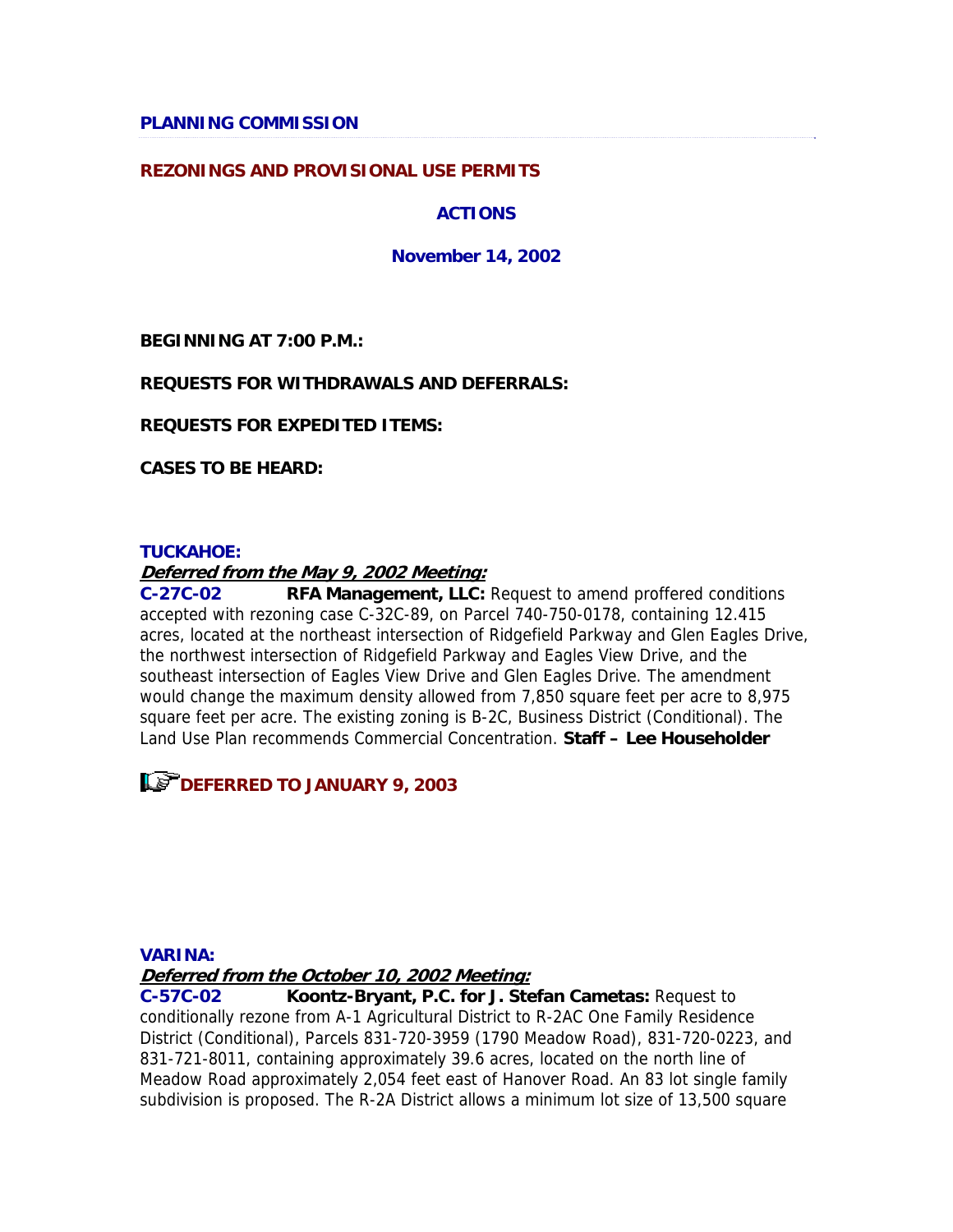feet. The Land Use Plan recommends Suburban Residential 1, 1.0 to 2.4 units net density per acre, and Environmental Protection Area. The site is also in the Airport Safety Overlay District. **Staff – Lee Householder**

**LET DEFERRED TO DECEMBER 12, 2002** 

**C-66C-02 Richard Minter for Stony Run Development Co. LLC:** Request to conditionally rezone from A-1 Agricultural District and R-3AC One Family Residence District (Conditional) to R-3C One Family Residence District (Conditional), Parcel 806- 727-6208, containing 14.8 acres, located on the east line of Creighton Road approximately 160 feet north of Stone Dale Drive and at the northern terminus of Stoney Valley Drive and the southern terminus of Maplegrove Drive (3183 Creighton Road). A single-family subdivision is proposed. The R-3 District allows a minimum lot size of 11, 000 square feet. The Land Use Plan recommends Suburban Residential 1, 1.0 to 2.4 units net density per acre, and Environmental Protection Area. The site is also in the Airport Safety Overlay District. **Staff – Jean Moore**

### **LET DEFERRED TO DECEMBER 12, 2002**

#### **BROOKLAND:**

#### **Deferred from the October 10, 2002 Meeting:**

**C-60C-02 Robert M. Atack for Hunton Estates Development, Inc.:** Request to conditionally rezone from A-1 Agricultural District to R-3C One Family Residence District (Conditional), Parcels 763-772-8743 (21-A-16, 3936 Mountain Road) and 764-772-3888 (21-A-4), containing approximately 19.2 acres, located on the north line of Mountain Road approximately 160 feet east of Old Mountain Road. Single family residential subdivision is proposed. The applicant has proffered a density of no more than sixty (60) units. The Land Use Plan recommends Suburban Residential 1, 1.0 to 2.4 units net density per acre. **Staff – Mark Bittner**

## **LET DEFERRED TO DECEMBER 12, 2002**

**C-67C-02 Robert B. Smith, III for Asbury Automotive North Carolina Real Estate Holdings L.L.C.:** Request to conditionally rezone from A-1 Agricultural District to C-1C Conservation District (Conditional), part of Parcel 760-756-7631 (2510 Darnell Road), containing 0.84 acre, located on the west line of Darnell Road approximately 235 feet north of the western terminus of Lynn Avenue. A conservation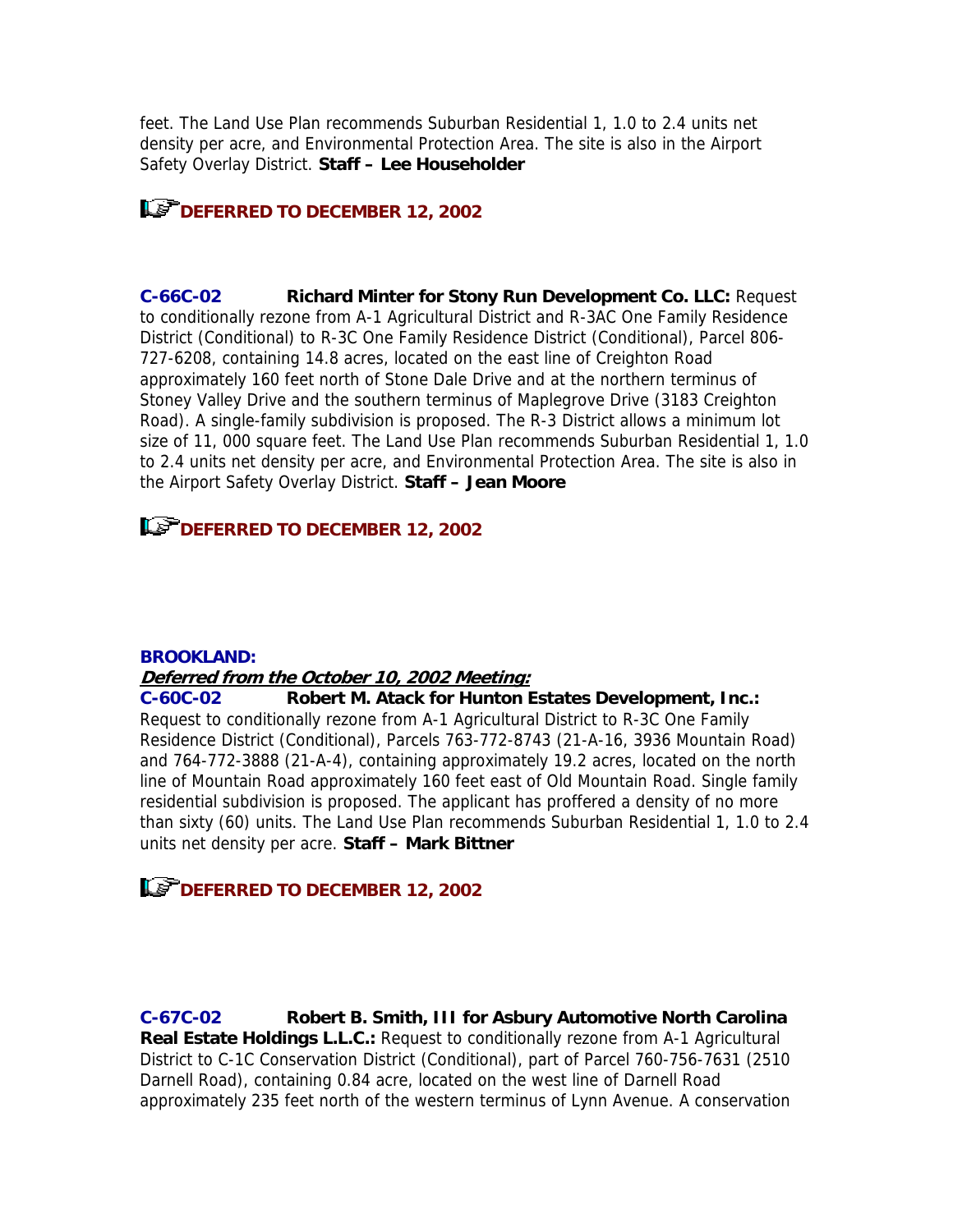area for stormwater retention/treatment is proposed. The Land Use Plan recommends Semi-Public. **Staff – Paul Gidley**

# **APPROVED**

**C-68C-02 James W. Theobald for GGC Associates, LLC:** Request to conditionally rezone from R-5 General Residence District to B-2C Business District (Conditional), Parcel 774-739-3999, containing 1.754 acres, located on the west line of Staples Mill Road (State Route 33) approximately 385 feet south of Suburban Avenue and 70 feet north of the northern terminus of Yorkshire Avenue. Retail uses are proposed. The use will be controlled by proffered conditions and zoning ordinance regulations. The Land Use Plan recommends Semi-Public. **Staff – Jean Moore**

## **APPROVED**

**C-69-02 Henry L. Wilton for Wilton Development Corp.:** Request to rezone from A-1 Agricultural District and RTHC Residential Townhouse District (Conditional) to C-1 Conservation District, part of Parcels 755-762-2908 and 755-761- 5847, containing 11.18 acres, located approximately 100 feet north of Hungary Road and 800 feet east of Springfield Road. A conservation area is proposed. The Land Use Plan recommends Environmental Protection Area, Suburban Residential 2, 2.4 to 3.4 units net density per acre, Urban Residential, 3.4 to 6.8 units net density per acre, and Semi-Public. **Staff – Paul Gidley**

## **Le<sup>P</sup>APPROVED**

#### **FAIRFIELD:**

### **Deferred from the October 10, 2002 Meeting:**

**C-23C-02 Richmond Federal Credit Union:** Request to conditionally rezone from O-1 Office District to O-2C Office District (Conditional), Parcel 783-762-9359 (43-2- 1-11 & 12), containing 0.8305 acre, located at the northwest intersection of Brook Road (U. S. Route 1) and New York Avenue (Biltmore Subdivision). A bank (credit union) branch of the Richmond Federal Credit Union is proposed. The use will be controlled by proffered conditions and zoning ordinance regulations. The Land Use Plan recommends Office and Environmental Protection Area. **Staff – Jean Moore**

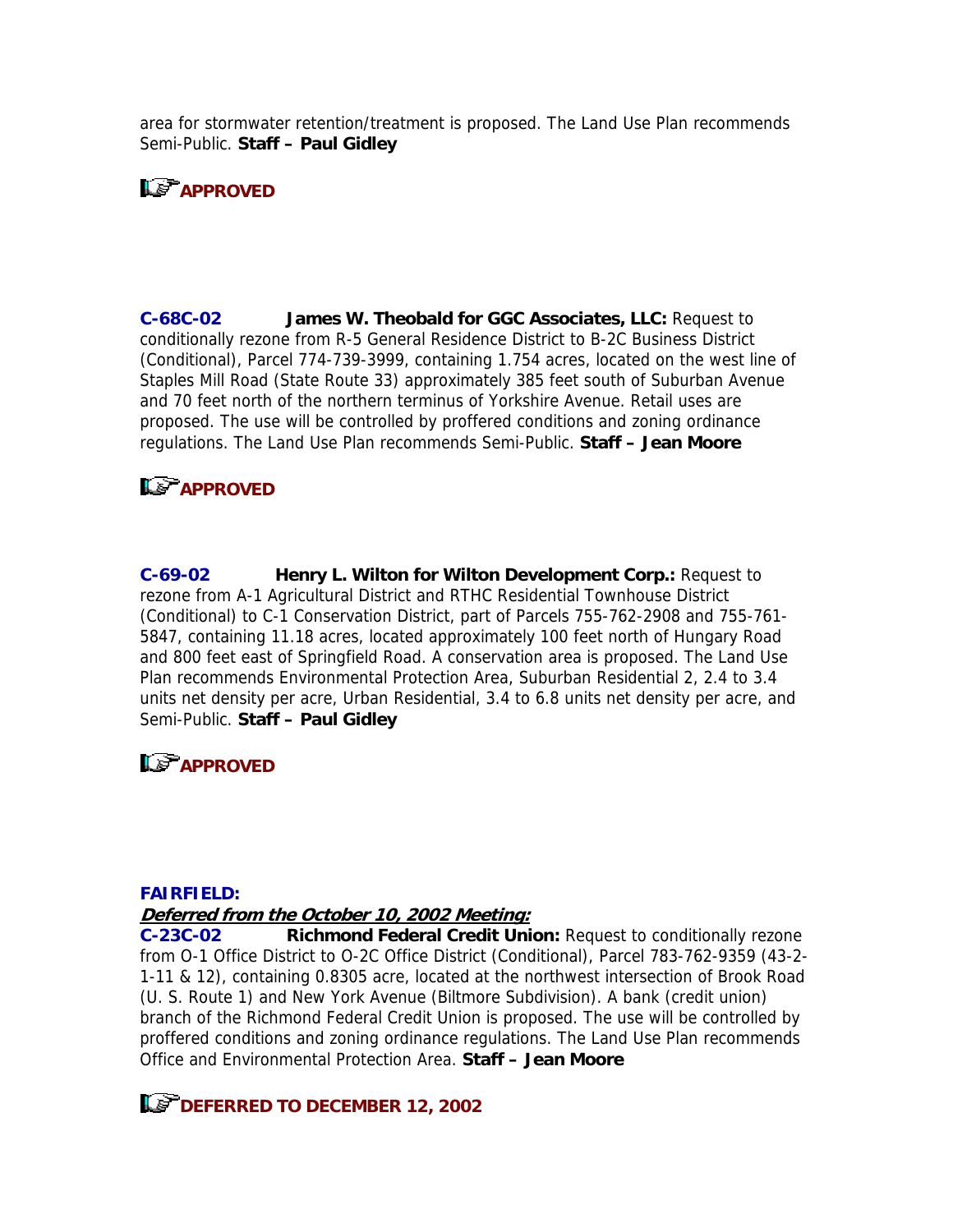**C-70C-02 Gloria L. Freye for Harlan Enterprises:** Request to amend proffered conditions accepted with Rezoning Case C-95C-88, on Parcel 799-737-4491, containing 15.44 acres, located at the northeast intersection of E. Laburnum and Vawter Avenues. The amendment is a revision of the proffers from the original case, including buffer areas, building materials, lighting, permitted and prohibited uses, and access. The existing zoning is M-1C Light Industrial District (Conditional). The Land Use Plan recommends Light Industry. The site is also in the Airport Safety Overlay District. **Staff – Tom Coleman**

# **LET DEFERRED TO DECEMBER 12, 2002**

**C-73-02 Michael Kelly:** Request to rezone from A-1 Agricultural District to R-2 One Family Residence District, Parcel 814-726-5543, containing 0.981 acre, located at the southwest intersection of Bayard and Biloxi Roads (22 Bayard Road). A single-family subdivision is proposed. The R-2 District allows a minimum lot size of 18, 000 square feet. The Land Use Plan recommends Suburban Residential 2, 2.4 to 3.4 units net density per acre. The site is also in the Airport Safety Overlay District. **Staff – Paul Gidley**

**APPROVED** 

### **THREE CHOPT:**

### **Deferred from the September 12, 2002 Meeting:**

**C-36C-02 Jim McVey:** Request to conditionally rezone from R-2 One Family Residence District to O-1C Office District (Conditional), Parcel 754-747-3878 (79-A-70), containing approximately 0.32 acre, located at the southeast intersection of Michael and Parham Roads (8481 Michael Road). An office building is proposed. The use will be controlled by proffered conditions and zoning ordinance regulations. The Land Use Plan recommends Office. **Staff – Paul Gidley**

# **LS** WITHDRAWN